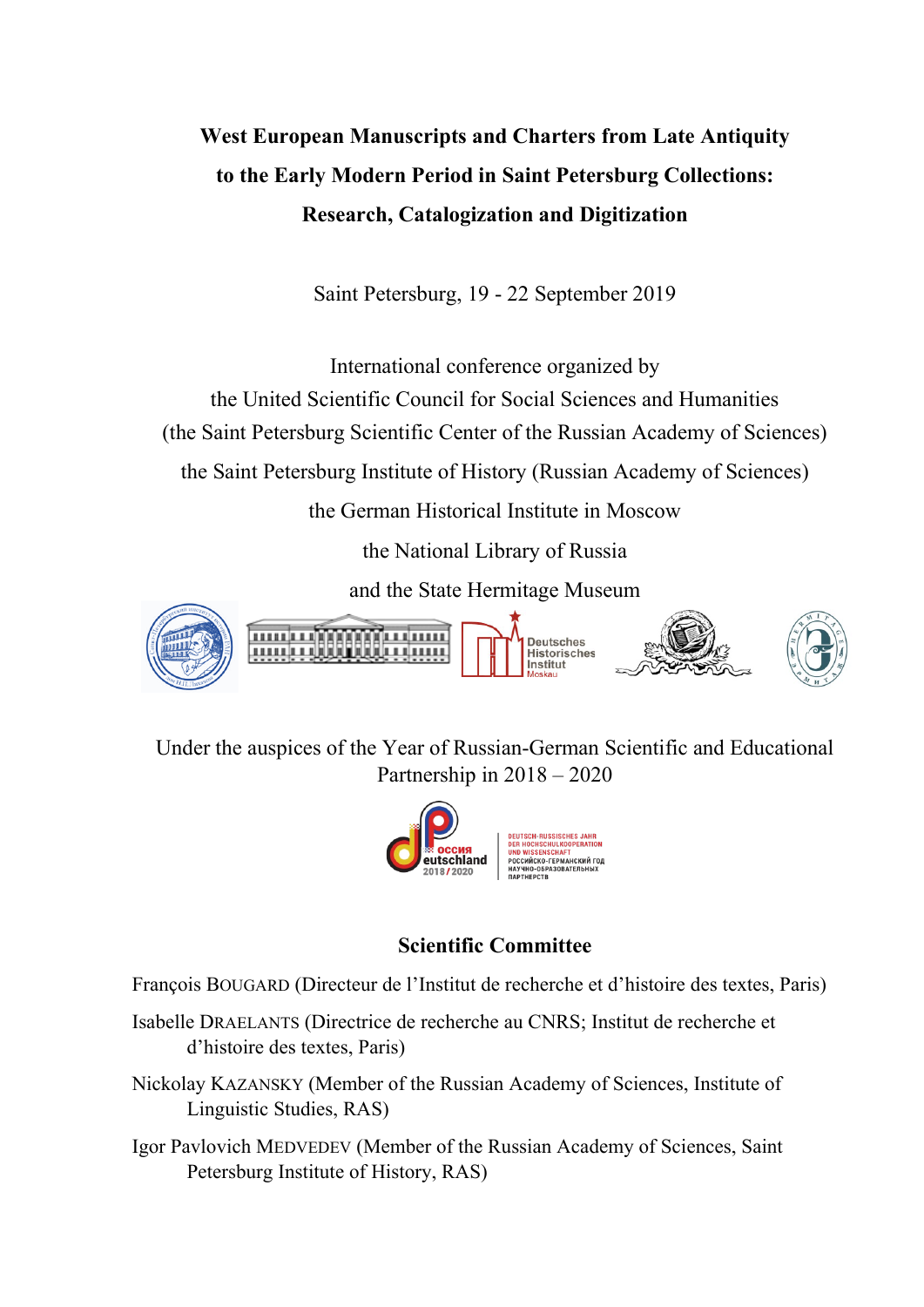- Outi MERISALO (Professor at the University of Jyväskylä, Finland; Secrétaire Générale du Comité international de paléographie latine)
- Eef OVERGAAUW (Head of Manuscripts, Staatsbibliothek zu Berlin Preußischer Kulturbesitz)
- Nigel PALMER (Fellow of the British Academy, Corresponding member of the Göttingen Academy of Sciences and Humanities; St Edmund Hall, Oxford, UK)
- Mikhail Borisovich PIOTROVSKY (Member of the Presidium of the Russian Academy of Sciences, General Director of the State Hermitage Museum)
- Georgy Vadimovich VILINBAKHOV (Deputy Director for Research of the State Hermitage Museum and Chairman of the Presidential Heraldic Council)

# **Organizing Committee**

- Alexey I. ALEXEEV (National Library of Russia, Head of the Manuscript Department)
- Alexandra V. CHIRKOVA (Saint Petersburg Institute of History, RAS)
- Andrey V. DORONIN (German Historical Institute Moscow)
- Marie-Luise HECKMANN (Apl. Prof. at the University of Potsdam)
- Natalija GANINA (Moscow State University)
- Elena A. IVANOVA (Saint Petersburg Scientific Center of the Russian Academy of Sciences)
- Elena S. KRAVTSOVA (Saint Petersburg Institute of History, RAS)
- Vladimir I. MAZHUGA (Saint Petersburg Institute of History, RAS)
- Evgeny V. PLATONOV (Head of the Academic Library of the State Hermitage Museum)
- Alexey V. SIRENOV (Corresponding member of the Russian Academy of Sciences, Director of Saint Petersburg Institute of History, RAS)
- Tamara N. TATCENKO (Saint Petersburg Institute of History, RAS)
- Grigory M. VOROBYEV (Saint Petersburg Institute of History, RAS)
- Varvara G. VOVINA (Saint Petersburg Institute of History, RAS)

# **Thursday, 19 September 2019. Universitetskaya Naberezhnaya 5**

# **National and International Projects in Manuscript and Early Print Studies**

09.00 – 10.00. **Registration**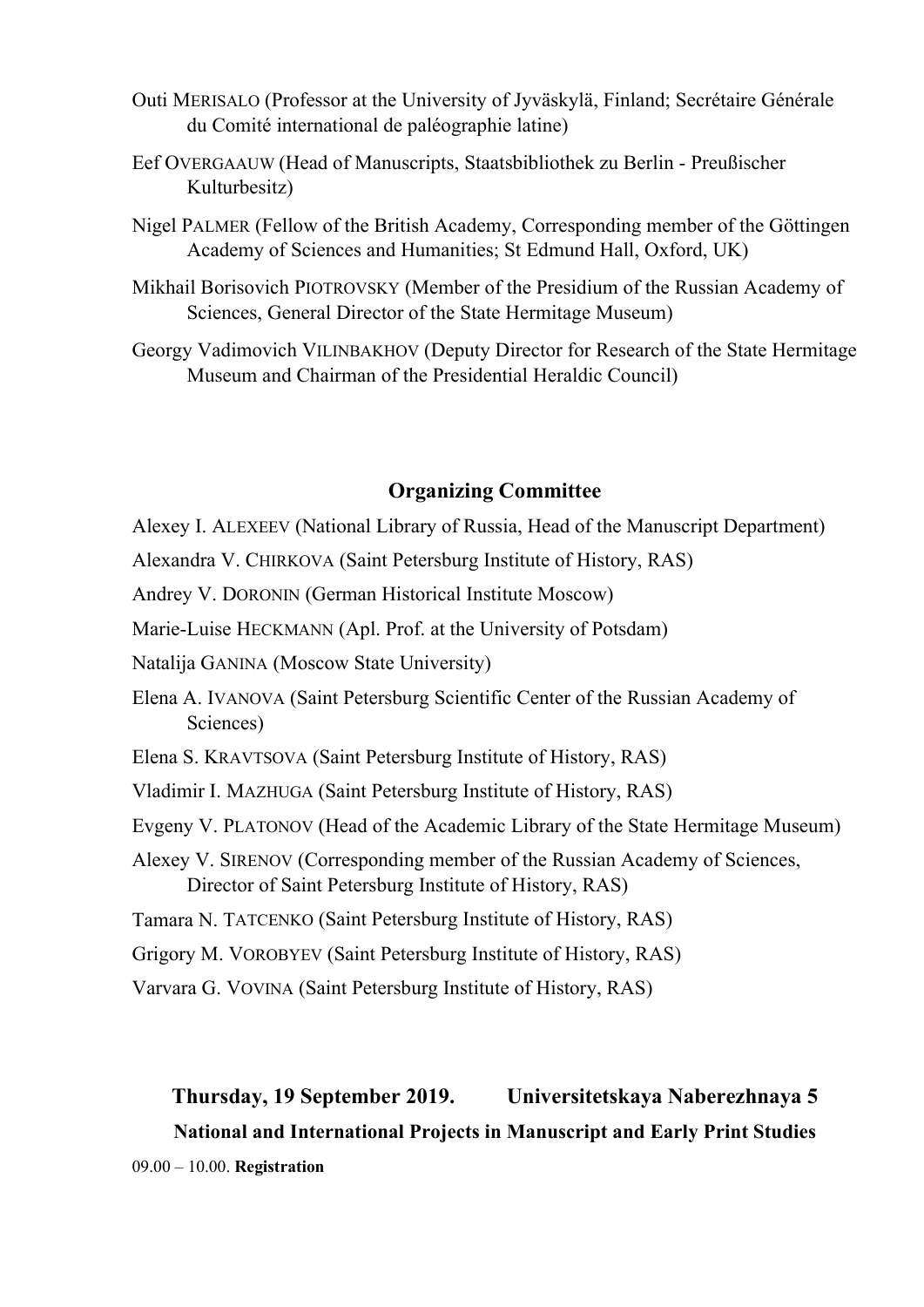#### 10.00 – 10.30. **Greeting of the Academy of Sciences and of the German Historical Institute in Moscow**:

**Nickolay KAZANSKY** (Member of the Russian Academy of Sciences)

**Alexey SIRENOV** (Director of Saint Petersburg Institute of History, Corresponding member of the Russian Academy of Sciences)

**Andrej Doronin** (German Historical Institute in Moscow)

10.30 – 11.00. **Francesco SIRI** (Paris, Bibliothèque nationale de France)

**The mechanics of an international partnership about medieval manuscripts**

11.00. – 11.30. **Eef OVERGAAUW** (Head of manuscripts, Staatsbibliothek zu Berlin - Preußischer Kulturbesitz)

**Die Katalogisierung von mittelalterlichen und frühneuzeitlichen Handschriften in Deutschland**

11.30 – 12.00. **Patrizia CARMASSI** (Herzog August Bibliothek Wolfenbüttel)

**Die Katalogisierung der Bestände aus Halberstadt und der SUB Göttingen. Bedeutende Beispiele und methodische Fragen**

#### **12.00 – 13.15 Lunch break (buffet table, restaurant)**

13.15 – 13.45. **Maria STIEGLECKER** (Wien, Österreichische Akademie der Wissenschaften, Institut für Mittelalterforschung, Abt. Schrift- und Buchwesen)

**Vom Handschriftenkatalog zum Handschriftenportal. Die Erschließung mittelalterlicher Handschriften an der österreichischen Akademie der Wissenschaften**

13.45 – 14.15. **Astrid BREITH** (Universität Marburg; Wien, Österreichische Akademie der Wissenschaften, Institut für Mittelalterforschung, Abt. Schrift- und Buchwesen)

**Der Handschriftencensus – Internationales Kompetenzzentrum für Deutsche Handschriften des Mittelalters**

14.15 – 14.45. **Giovanna MURANO** (Academy of Finland and University of Jyväskylä [Lamemoli project])

**A New Look at Pico's Library**

#### **14.45 – 15.15 Coffee break**

15.15 – 15.45. **Nigel F. PALMER** (Fellow of the British Academy; St Edmund Hall, Oxford, UK)

**The Acquisition of Medieval Blockbooks by Russian Libraries in the Eighteenth and Nineteenth Centuries**

15.45 – 16.15. **Thomas FALMAGNE** (Bibliothèque nationale de Luxembourg)

*Etude et catalogage des collections des fragments*

16.15 – 16.45. **Anastasia V. POVOLOTSKAYA** (Saint Petersburg State University), **Maria V. KOROGODINA** (Library of the Russian Academy of Sciences), **Svetlana A. DOBRUSINA** (Russian National Library), **Dmitriy V. PANKIN** (Saint Petersburg State University), **Vera G. PODKOVYROVA** (Library of the Russian Academy of Sciences), **Nikolay S. KURGANOV**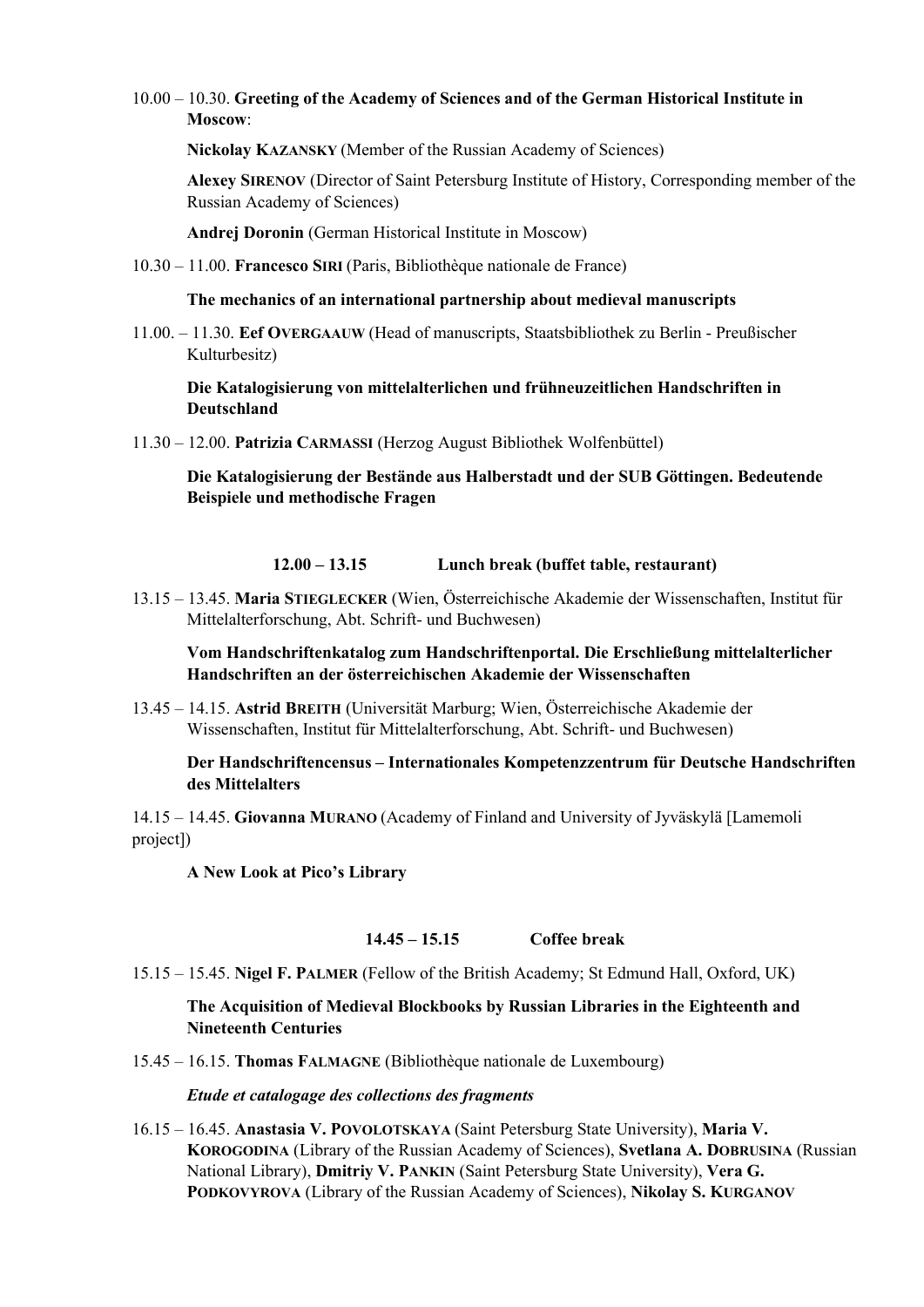(Institute for History of Material Culture, RAS, Saint Petersburg), **Ekaterina A. TILEVA** (Library of the Russian Academy of Sciences), **Irina V. TSEVELEVA** (Library of the Russian Academy of Sciences), **Alexandra A. MIKHAILOVA** (Saint Petersburg State University), **Yuriy V. PETROV** (Saint Petersburg State University), **Alexey V. POVOLOTSKIY** (Saint Petersburg State University), **Evgeniy V. BORISOV** (Saint Petersburg State University), **Alexey V. KUROCHKIN** (Library of the Russian Academy of Sciences)

#### **Thirteenth-century French Legendarium F-403 from the Library of the Russian Academy of Sciences: Multianalytical investigation**

- 17.00 18.00. Visit to the Department of Manuscripts at the Library of the Russian Academy of Sciences
- 18.30 Dinner.

## **Friday, 20 September 2019. Sadovaya 18**

# **Research on Manuscripts of the National Library of Russia and Related Manuscripts in Other Collections**

- 10.00 10.15. Greetings (Head of the Department of Manuscripts Dr. **Alexey Ivanovich ALEXEEV**)
- 10.15 10.45. **Fabio TRONCARELLI** (Università della Tuscia, Viterbo)

**The manuscript of Saint Petersburg Lat.Q.v.I, 6-10: from Vivarium to the National Library of Russia**

10.45 – 11.15. **David M. GANZ** (Staatsbibliothek zu Berlin - Preußischer Kulturbesitz, Handschriftenabteilung)

**The Corbie Gospel and Epistle lectionaries**

11.15 – 11.45. **Grigorii BORISOV** (Universität Tübingen, Seminar für Mittelalterliche Geschichte)

**Verlorene Blätter frühmittelalterlicher Rechtshandschriften. Kodikologischpaläographische Bemerkungen zum Codex St. Petersburg Lat.Q.v.II, 11 und zur Überlieferung der Lex Frisionum und der Lex Thuringorum**

11.45 – 12.15. **Margarita G. LOGUTOVA** (Saint Petersburg, National Library of Russia, Department of Manuscripts)

**The inventory of books kept in the monastery Sancti Petri apostoli in Augia minori (Weissenau) at the end of the 12th century**

**12.15 – 13.30. Lunch break (buffet table, restaurant**)

13.30 – 14.00. **Ekaterina V. ANTONETS** (Lomonosov Moscow State University)

**Handschriften Römischer Autoren in der Handschriftenabteilung der Russischen Nationalbibliothek**

14.00 – 14.30. **Isabelle DRAELANTS** (Directrice de recherche au CNRS, IRHT, Paris)

**Le 'De ordine et positione stellarum' du ms. lat. Q.v.IX, 2, histoire et transmission**

14.30 – 15.00**. Irina GALYNINA** (Universität Würzburg, Institut für Philosophie, Projekt: *Korpus arabisch-lateinischer Übersetzungen des 10.-14. Jahrhunderts* [Leibniz-Programm der DFG])

**"Korpus arabisch-lateinischer Übersetzungen des 10.-14. Jahrhunderts" und die neuen Handschriften zur Erforschung der Medizingeschichte**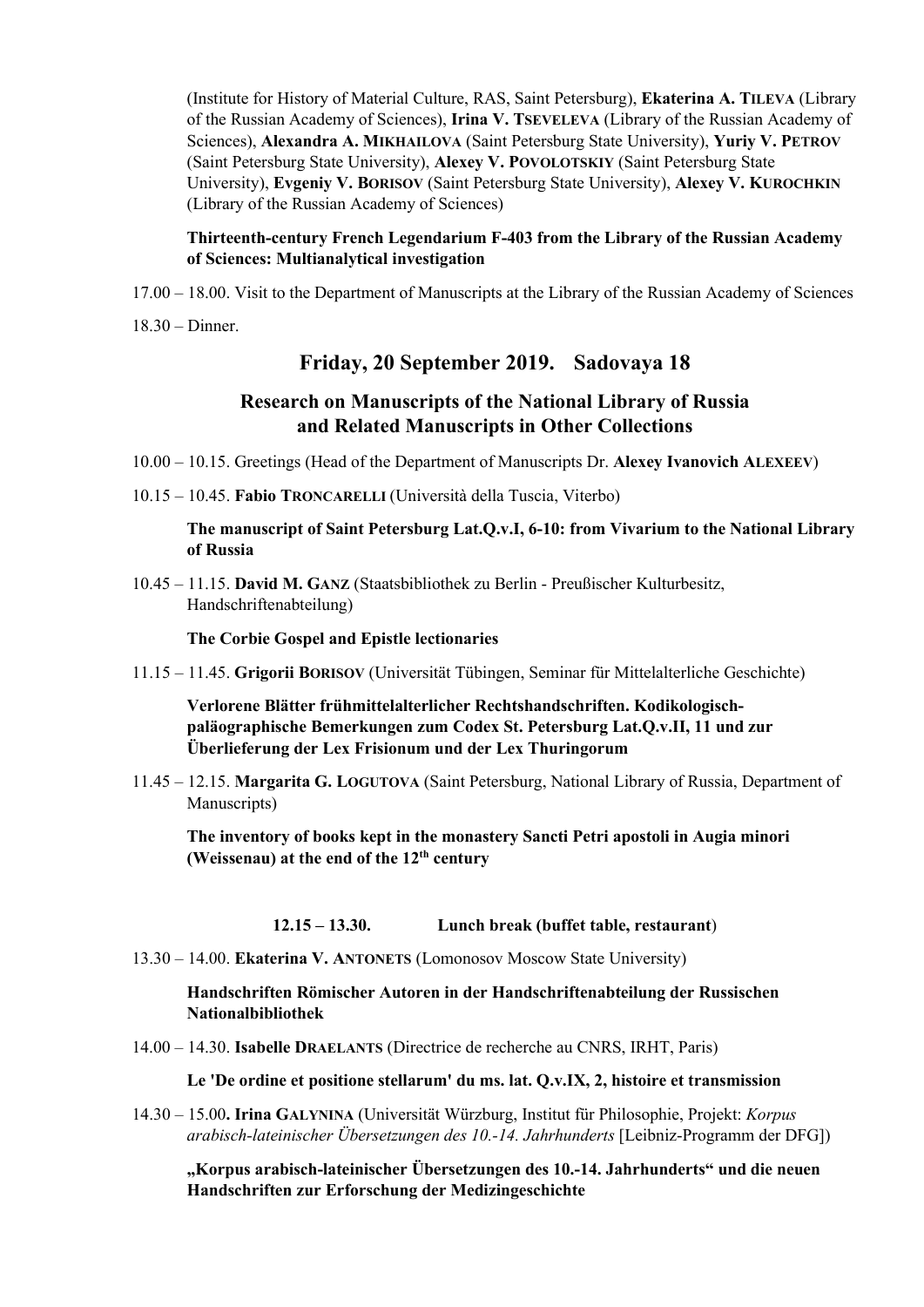**15.00 – 15.30. Coffee break**

15.30 – 16.00. **Krzysztof BRACHA** [\(Uniwersytet Jana Kochanowskiego\)](https://pl.wikipedia.org/wiki/Uniwersytet_Jana_Kochanowskiego_w_Kielcach), **Przemysław NOWAK** [\(Polish Academy of Sciences,](https://pan-pl.academia.edu/) Warszawa; Otto-Friedrich-Univ. Bamberg)

*Polonica* **in der Sammlung mittelalterlicher Handschriften der Russischen Nationalbibliothek in Sankt Petersburg**

16.00 – 16.30. **Natalija GANINA** (Lomonosov Moscow State University)

**Der Bardewiksche Codex: theoretische und praktische Aspekte der Erforschung**  (key points in English)

16.30 – 17.00. **Nikolay A. BONDARKO** (Institute for Linguistic Studies, Saint Petersburg)

**Die hochdeutschen Handschriften des 14.-15. Jahrhunderts im Bestand der Russischen Nationalbibliothek: kodikologische Besonderheiten, Inhalt und Sprache**

17.00 – 17.30. **Elizaveta A. VLASOVA** (Saint Petersburg, National Library of Russia, Department of Manuscripts)

**Ein Gebetbuch des 15. Jh. aus Lübeck (RNB, Fonds 955, op. 2. Nr. 51): Provenienz und Sprachgebrauch**

17.45 – 18.30. **Visit to the Department of Manuscripts at the National Library of Russia.**

**Saturday / 21 September 2019. Petrozavodskaya 7**

### **Studies on Medieval and Early Modern Charters and their Illumination, Juridical Manuscripts and Epistolography**

10.00 – 10.30. **Visit to the Saint Petersburg Institute of History**

10.30 – 11.00. **Catherine SQUIRES** (Lomonosov Moscow State University)

#### **The Oldest Manuscripts of the** *Novgorod Skra***: Towards the Genesis of a Central Legal Text of the Hansa**

11.00 – 11.30. **Alexander V. MAREY** (Moscow, National Research University Higher School of Economics)

**Manuscript Tradition of the Segunda Partida of Alphonse X the Wise: Progress and Perspectives**

11.30 – 12.00. **Ekaterina Y. ZOLOTOVA** (Moscow, State Institute for Art Studies)

**Les documents enluminés occidentaux des XIII<sup>e</sup> – XVIII<sup>e</sup> siècles de la collection de N.P. Likhatchev du point de vue de l'historien de l'art**

#### **12.00 – 13.30. Lunch break (buffet table, restaurant)**

13.30 – 14.00. **Alexander MAUL** (Institut für Mittelalterliche Geschichte und Lichtbildarchiv älterer Originalurkunden, Philipps-Universität Marburg)

**Das Marburger Lichtbildarchiv als Kulturgut im 21. Jahrhundert**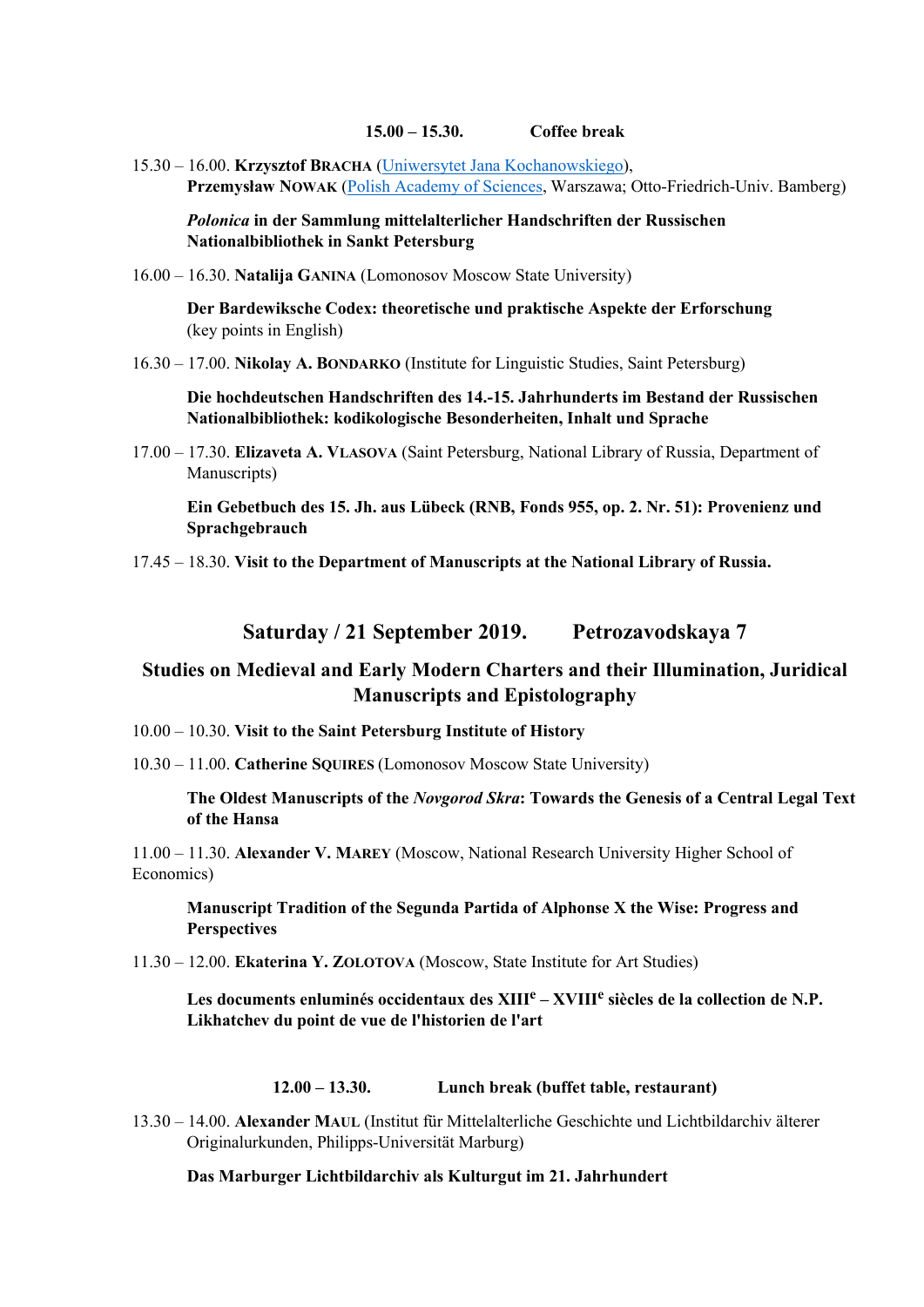14.00 – 14.30. **Marie-Luise HECKMANN** (Historisches Institut der Universität Potsdam)

**Digital Profiling als neue Methode der Diplomatik. Am Beispiel eines Diploms Kaiser Ottos I. aus Parma in Sankt Petersburg**

14.30 – 15.00. **Alexandra V. CHIRKOVA** (Saint Petersburg Institute of History, Russian Academy of Sciences)

**Papsturkunden des 12. und 13. Jh. aus dem Archiv der Republik von Genua in Sankt Petersburg**

**15.00 – 15.30. Coffee break** 

15.30 – 16.00. **Dieter HECKMANN** (Berlin, Geheimes Staatsarchiv Preußischer Kulturbesitz)

**Identifizierung anonymer Schriften aus dem Deutschordensland Preußen mit Hilfe von Notarsunterschriften**

16.00 – 16.30. **Sergej V. POLECHOV** (Institute of Russian History, Russian Academy of Sciences, Moscow)

**Der Bericht des Generalprokurators des Deutschen Ordens an der Kurie, Peters von Wormditt, an den Hochmeister Ulrich von Jungingen aus Pisa vom 23. April 1409: Wiederentdeckung einer verschollenen Quelle**

16.30 – 17.00. **Tamara N. TATCENKO** (Saint Petersburg Institute of History, Russian Academy of Sciences)

**Briefe und Urkunden deutscher Fürsten des 16. Jahrhunderts im Historischen Archiv des Sankt Petersburger Instituts für Geschichte (Russische Akademie der Wissenschaften)**

17.00 – 18.00. **Poster presentations**

**Alexandre E. KARNACHOV** (Saint Petersburg State University)

**Latin biblical fragments originating from Athos: parts of the** *Amalfion* **monastery library?**

**Pavlina K. KULAGINA** (Humboldt-Universität Berlin)

**Das Online-Repertorium der mittelalterlichen deutschen Übertragungen lateinischer Hymnen und Sequenzen (Berliner Repertorium)**

**Valentin L. PORTNYKH** (Novosibirsk State University)

**Medieval Western Manuscripts in Tomsk State University (Russia)**

**Mikhail V. ZEMLJAKOV** (National Research University Higher School of Economics, Moscow)

**On the palaeographical and codicological particularities of the** *Lex Salica* **manuscript tradition, from the late 8th to the 16th cent.**

**Elena V. KAZBEKOVA** (Institute of World History, Russian Academy of Sciences, Moscow)

**Eine frühe Abschrift des** *Liber Extra* **und der** *Glossa ordinaria* **Bernard's von Parma in der Russischen Nationalbibliothek (Lat. F. v. II. 8)**

**Vladimir I. MAZHUGA** (Saint Petersburg Institute of History, Russian Academy of Sciences)

**Le manuscrit de la Bibliothèque national de Russie Lat. F. v. II, № 8 comme témoin de l'aménagement successif du commentaire de Bernard de Parme sur le** *Liber extra.*